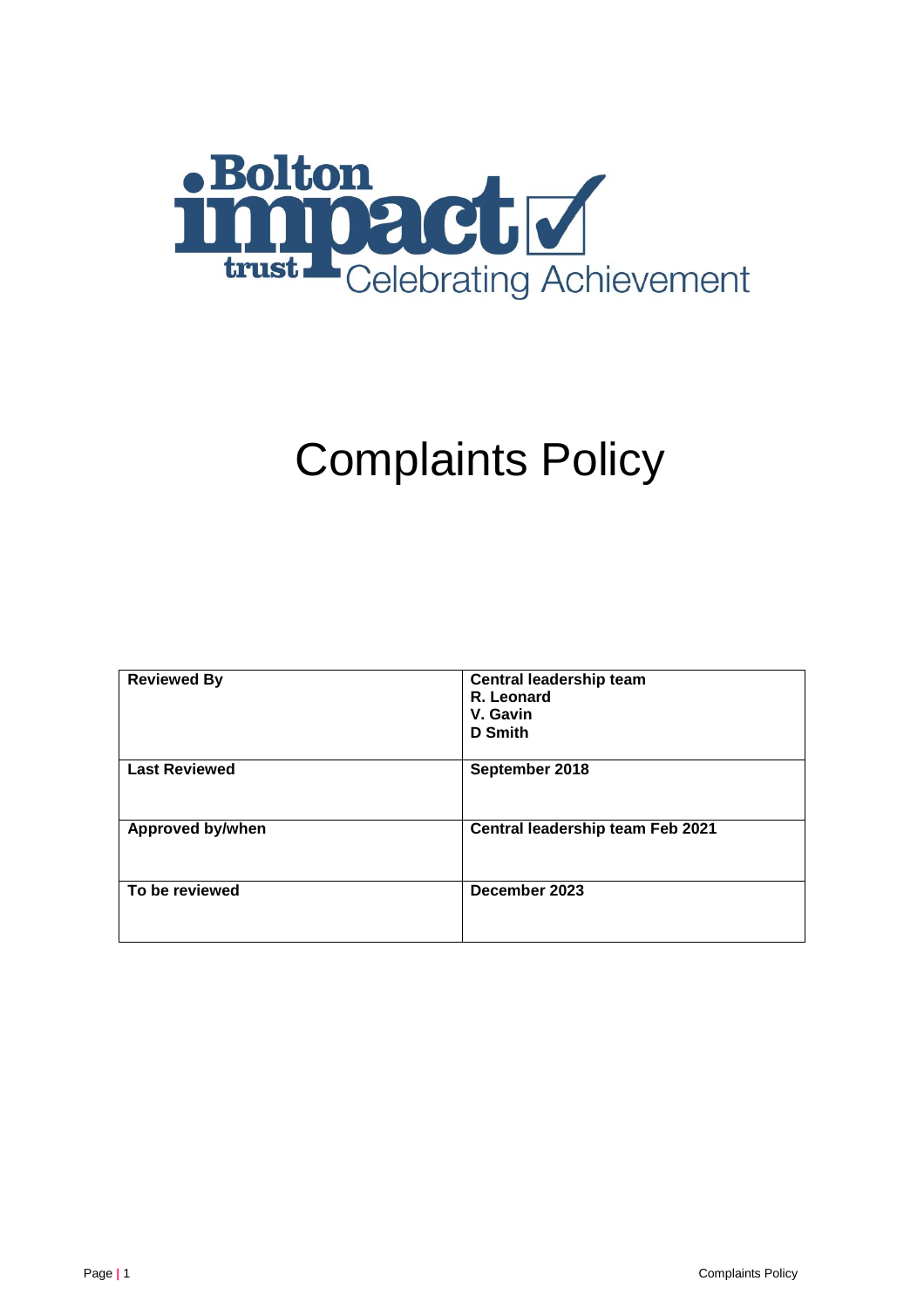# **Contents**

| 6. Stages of complaint (not complaints against the Academy Lead, Governors, Central Leadership Team or |  |
|--------------------------------------------------------------------------------------------------------|--|
|                                                                                                        |  |
|                                                                                                        |  |
|                                                                                                        |  |
|                                                                                                        |  |
|                                                                                                        |  |
|                                                                                                        |  |
|                                                                                                        |  |
|                                                                                                        |  |
|                                                                                                        |  |

# <span id="page-1-0"></span>**1. Aims**

The academies within The Bolton Impact Trust aim to meet their statutory obligations when responding to complaints from parents of pupils at the school, and others.

When responding to complaints, we aim to:

- > Be impartial and non-adversarial
- Facilitate a full and fair investigation by an independent person or panel, where necessary
- Address all the points at issue and provide an effective and prompt response
- Respect complainants' desire for confidentiality
- Treat complainants with respect and courtesy
- Ensure that any decisions we make are lawful, rational, reasonable, fair and proportionate, in line with the principles of administrative law
- Keep complainants informed of the progress of the complaints process
- Consider how the complaint can feed into school improvement evaluation processes

We try to resolve concerns or complaints by informal means wherever possible. Where this is not possible, formal procedures will be followed.

Each academy will aim to give the complainant the opportunity to complete the complaints procedure in full.

To support this, we will ensure we publicise the existence of this policy and make it available on the school website.

Throughout the process, we will be sensitive to the needs of all parties involved, and make any reasonable adjustments needed to accommodate individuals.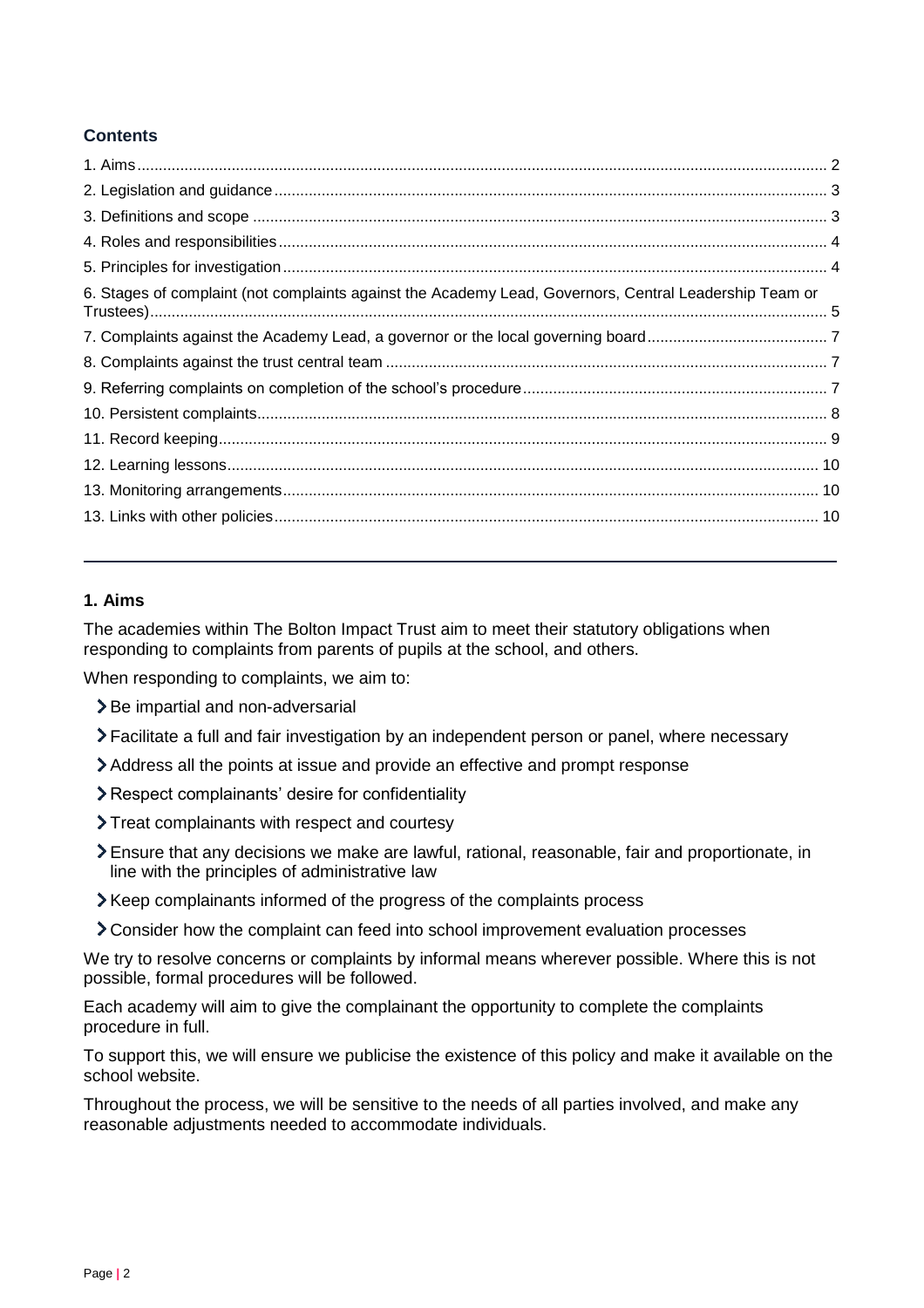# <span id="page-2-0"></span>**2. Legislation and guidance**

This document meets the requirements set out in part 7 of the schedule to the Education [\(Independent School Standards\) Regulations 2014,](http://www.legislation.gov.uk/uksi/2014/3283/schedule/made) which states that we must have and make available a written procedure to deal with complaints from parents of pupils at the school.

It is also based on guidance published by the Education and Skills Funding Agency (ESFA) on [creating a complaints procedure that complies with the above regulations,](https://www.gov.uk/government/publications/setting-up-an-academies-complaints-procedure) and refers to [good](https://www.gov.uk/government/publications/school-complaints-procedures)  [practice guidance on setting up complaints procedures](https://www.gov.uk/government/publications/school-complaints-procedures) from the Department for Education (DfE).

This policy complies with our funding agreement and articles of association.

# <span id="page-2-1"></span>**3. Definitions and scope**

## **3.1 Definitions**

The DfE guidance explains the difference between a concern and a complaint:

- A **concern** is defined as "an expression of worry or doubt over an issue considered to be important for which reassurances are sought"
- A **complaint** is defined as "an expression of dissatisfaction however made, about actions taken or a lack of action"

# **3.2 Scope**

Each academy within The Bolton Impact Trust intends to resolve complaints informally where possible, at the earliest possible stage.

There may be occasions when complainants would like to raise their concerns formally. This policy outlines the procedure relating to handling such complaints.

This policy does **not** cover complaints procedures relating to:

- > Admissions
- Statutory assessments of special educational needs (SEN)
- > Safeguarding matters
- > Exclusion
- Whistle-blowing
- > Staff grievances
- Staff discipline

Please see our separate policies for procedures relating to these types of complaint.

Arrangements for handling complaints from parents of children with special educational needs (SEN) about the school's support are within the scope of this policy. Such complaints should first be made to the class teacher or the SENCO; they will then be referred to this complaints policy. The academies SEN policy and information report includes information about the rights of parents of pupils with disabilities who believe that the school has discriminated against their child.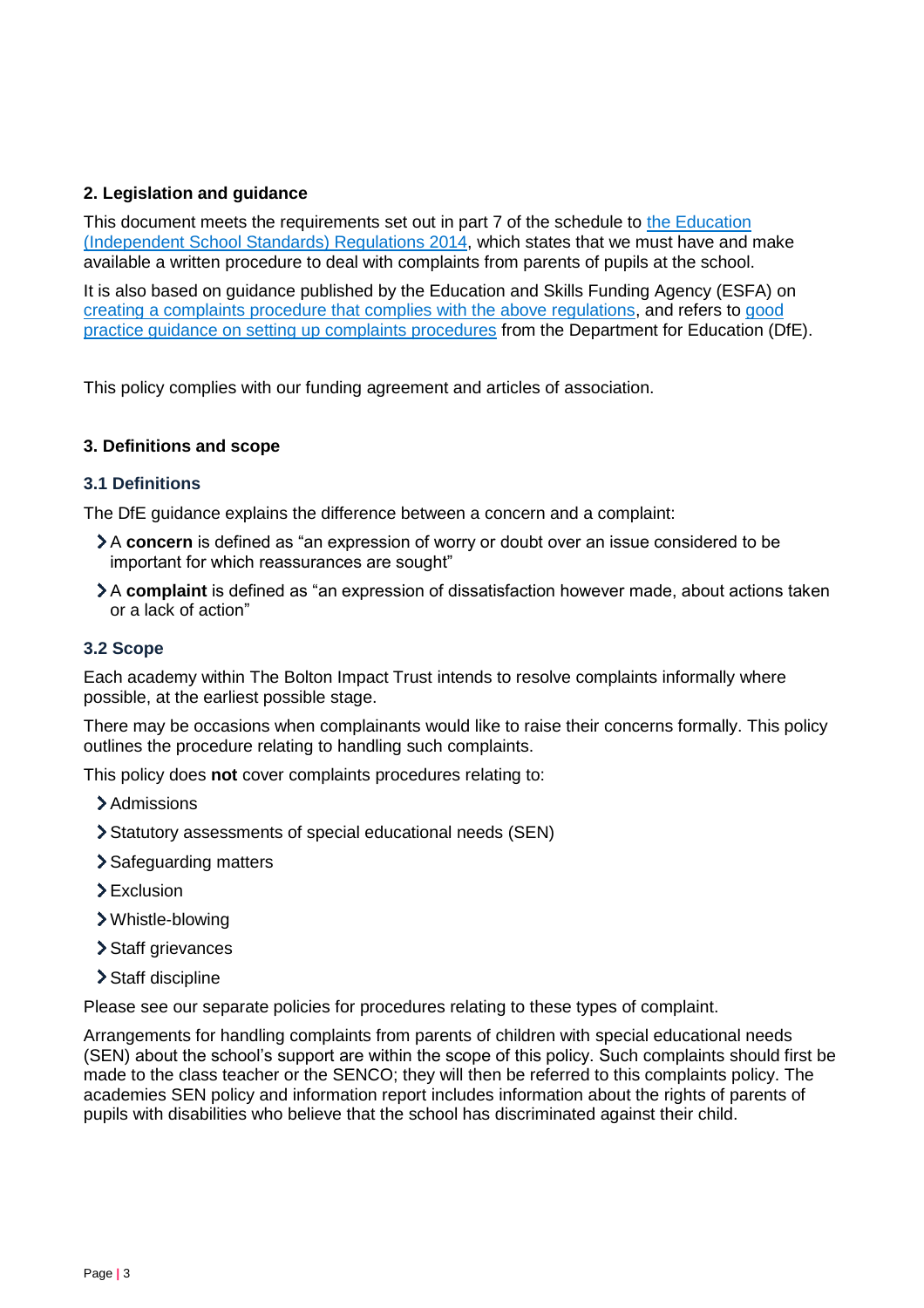Complaints about services provided by other providers who use school premises or facilities should be directed to the provider concerned.

## <span id="page-3-0"></span>**4. Roles and responsibilities**

#### **4.1 The complainant**

The complainant will get a more effective and timely response to their complaint if they:

- Follow these procedures
- Co-operate with the school throughout the process, and respond to deadlines and communication promptly
- Ask for assistance as needed
- > Treat all those involved with respect
- Not publish details about the complaint on social media

## **4.2 The investigator**

An individual will be appointed to look into the complaint, and establish the facts. They will:

- Interview all relevant parties, keeping notes
- Consider records and any written evidence and keep these securely
- Prepare a comprehensive report to the Academy Lead, Executive Principal or complaints committee which includes the facts and potential solutions

## **4.3 Clerk to the local governing body**

The clerk will:

- Be the contact point for the complainant and the complaints committee, including circulating the relevant papers and evidence before complaints committee meetings
- Arrange the complaints hearing
- Record and circulate the minutes and outcome of the hearing

#### **4.4 Committee chair**

The committee chair will:

- Chair the meeting, ensuring that everyone is treated with respect throughout
- Make sure all parties see the relevant information, understand the purpose of the committee, and are allowed to present their case

## <span id="page-3-1"></span>**5. Principles for investigation**

When investigating a complaint, we will try to clarify:

- What has happened
- Who was involved
- What the complainant feels would put things right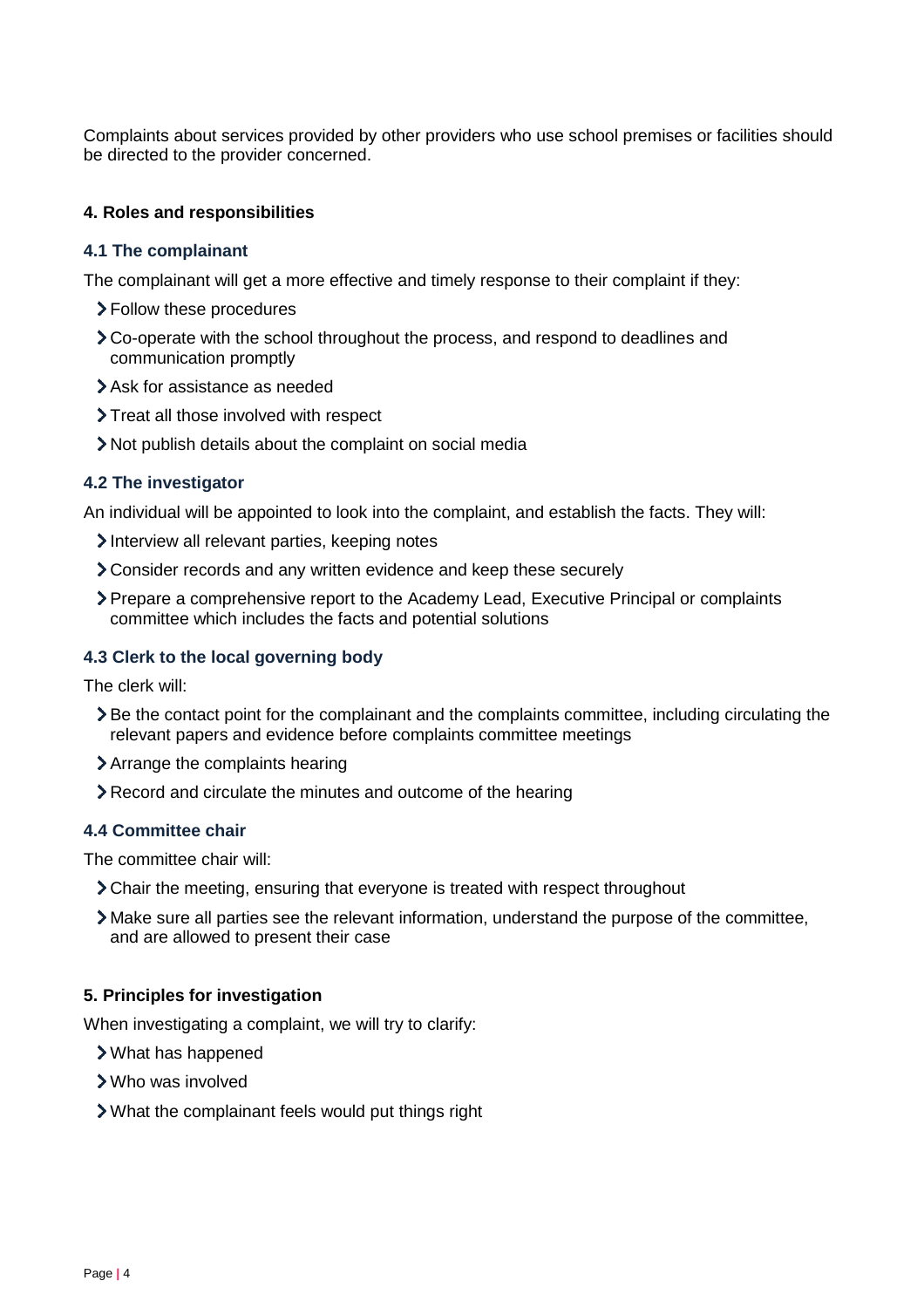## **5.1 Time scales**

The complainant must raise the complaint within **3 months** of the incident. If the complaint is about a series of related incidents, they must raise the complaint within 3 months of the last incident.

We will consider exceptions to this time frame in circumstances where there were valid reasons for not making a complaint at that time and the complaint can still be investigated in a fair manner for all involved.

When complaints are made out of term time, we will consider them to have been received on the first school day after the holiday period.

If at any point we cannot meet the time scales we have set out in this policy, we will:

- Set new time limits with the complainant
- Send the complainant details of the new deadline and explain the delay

#### <span id="page-4-0"></span>**6. Stages of complaint (not complaints against the Academy Lead, Governors, Central Leadership Team or Trustees)**

#### **6.1 Stage 1: informal**

Each academy within The Bolton Impact Trust will take informal concerns seriously and make every effort to resolve the matter quickly. It may be the case that the provision or clarification of information will resolve the issue.

The complainant should raise the complaint as soon as possible with the relevant member of staff or the Academy Lead, either in person or by letter, telephone or email. If the complainant is unclear who to contact or how to contact them, they should contact the Academy Lead:

| Academy                         | <b>Contact Number</b> | <b>Email</b>                         |
|---------------------------------|-----------------------|--------------------------------------|
| Youth Challenge Primary         | 01204 333872          | buchananl@boltonimpacttrust.org.uk   |
| Youth Challenge Secondary       | 01204 333872          | hockenhulln@boltonimpacttrust.org.uk |
| <b>Forwards Centre</b>          | 01204 333660          | fieldingc@boltonimpacttrust.org.uk   |
| Park School                     | 01204 333700          | banksh@boltonimpacttrust.org.uk      |
| <b>Personal Learning Centre</b> | 01204 471358          | wooseya@boltonimpattrust.org.uk      |
| Lever Park                      | 01204 332666          | taylorm@boltonimpacttrust.org.uk     |

The school will acknowledge informal complaints within **5 school days**, and investigate and provide a response within **10 school days.**

The informal stage will involve a meeting between the complainant and the Academy Lead and subject of the complaint, if appropriate.

The vast majority of concerns can be resolved informally. There are many occasions where the class teacher, office staff, or the Academy Lead, can resolve concerns straight away. It is in everyone's best interests that complaints are resolved at the earliest possible stage. Complainants must feel able to raise their complaint with members of staff without any formality, either in person, by telephone or in writing.

If the complaint is not resolved informally, it will be escalated to a formal complaint.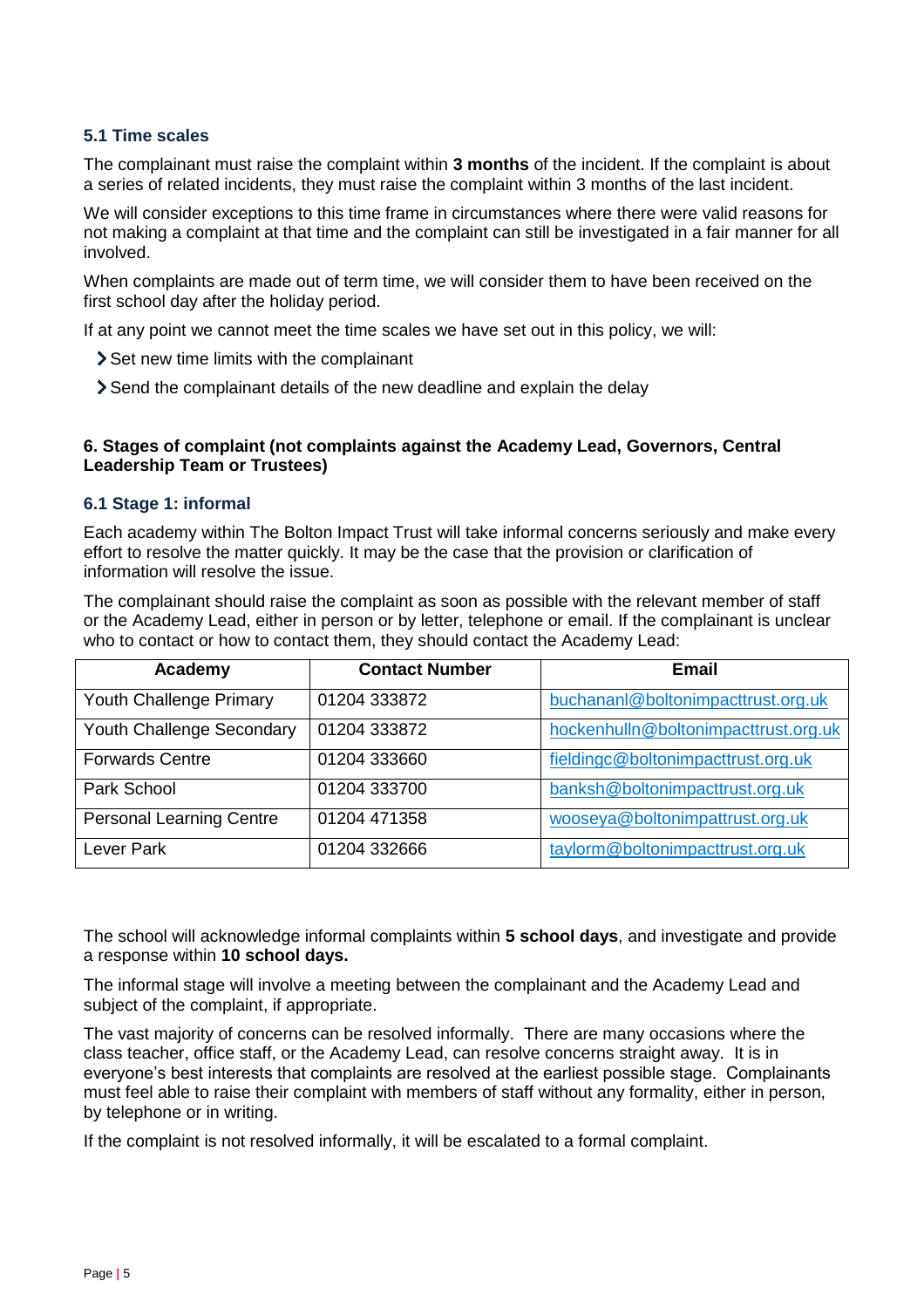# **6.2 Stage 2: formal**

The formal stage involves the complainant putting the complaint to the Academy Lead and/or the subject of the complaint:

- > In a letter or email
- Over the phone
- > In person
- > Through a third party acting on their behalf

The complainant should provide details such as relevant dates, times and the names of witnesses of events, alongside copies of any relevant documents. The complainant should also state what they feel would resolve the complaint.

If complainants need assistance raising a formal complaint, they can contact the school office. See contact details above.

The Academy Lead (or other person appointed by the Academy Lead for this purpose) will then arrange an initial meeting with the complainant, if required, before conducting their own investigation. The written conclusion of this investigation will be sent to the complainant within **10 school days.**

If the complainant is not satisfied with the response and wishes to proceed to the next stage of this procedure, they should inform the Executive Principal in writing within 10 school days.

## *Executive Principal: Paul Hodgkinson [hodgkinsonp@boltonimpacttrust.org.uk](mailto:hodgkinsonp@boltonimpacttrust.org.uk)*

#### **6.3 Stage 3: review panel**

Complaints will be escalated to the panel hearing stage if the complainant is not satisfied with the response to the complaint at the second, formal, stage.

The panel will be appointed by or on behalf of The Trust and must consist of at least 3 people who were not directly involved in the matters detailed in the complaint. At least 1 panel member must be independent of the management and running of the school. The panel cannot be made up solely of local governing board members or trustees, as they are not independent of the management and running of the school.

The panel will have access to the existing record of the complaint's progress (see section 10).

The complainant must have reasonable notice of the date of the review panel; however, the review panel reserves the right to convene at their convenience rather than that of the complainant. At the review panel meeting, the complainant and representatives from the school, as appropriate, will be present. Each will have an opportunity to set out written or oral submissions prior to the meeting.

The complainant must be allowed to attend the panel hearing and be accompanied if they wish.

At the meeting, each individual will have the opportunity to give statements and present their evidence, and witnesses will be called, as appropriate, to present their evidence.

The panel, the complainant and the school representative(s) will be given the chance to ask and reply to questions. Once the complainant and school representative(s) have presented their cases, they will be asked to leave and evidence will then be considered.

The panel will then put together its findings and recommendations from the case. The panel will also provide copies of the minutes of the hearing and the findings and recommendations to the complainant and, where relevant, the individual who is the subject of the complaint, and make a copy available for inspection by the proprietor and the Academy Lead.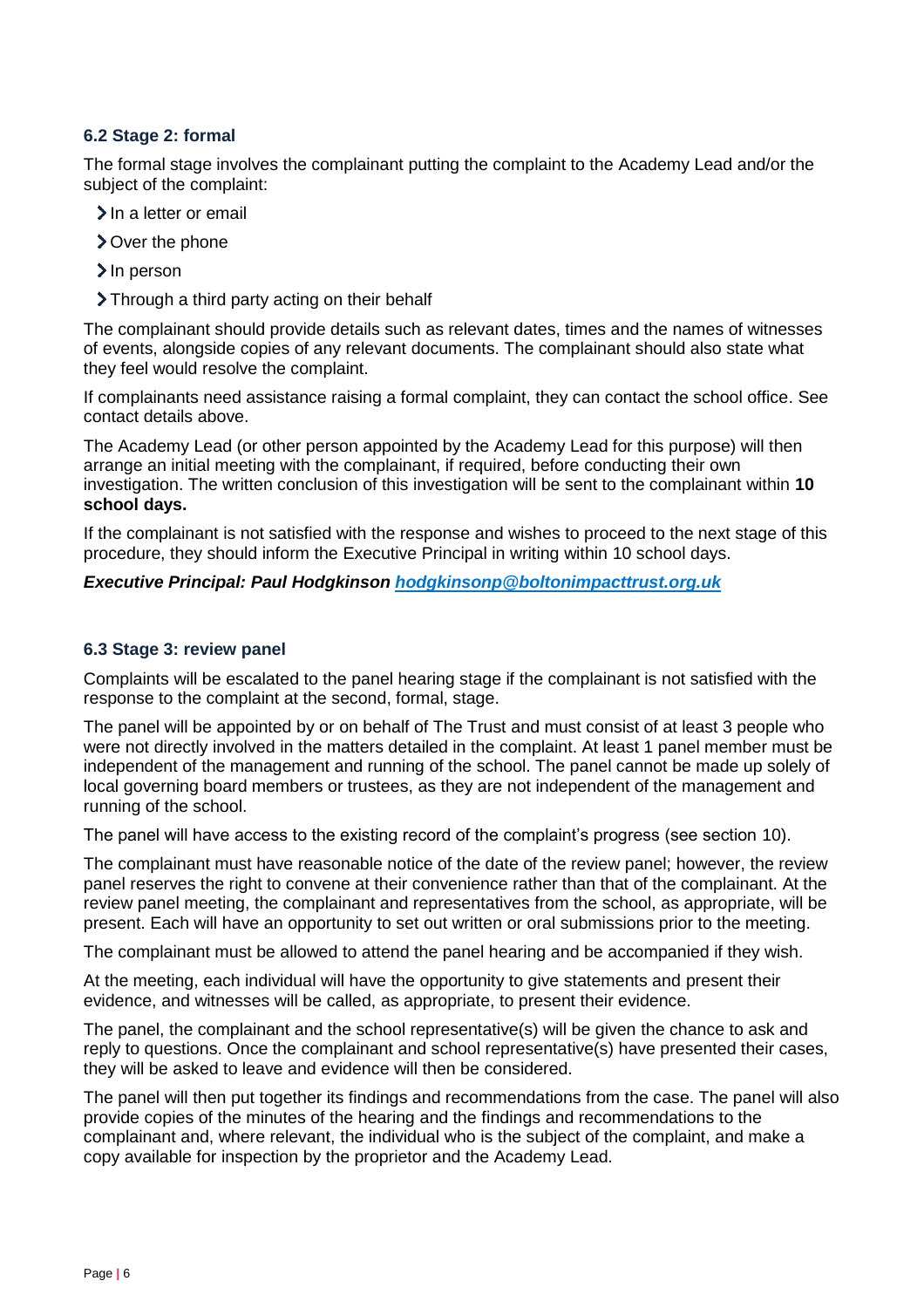The school will inform those involved of the decision in writing within 5 school days.

## <span id="page-6-0"></span>**7. Complaints against the Academy Lead, a governor or the local governing board**

## **7.1 Stage 1: informal**

Complaints made against the Academy Lead or any member of the local governing board should be directed to the Executive Principal in the first instance.

The Executive Principal will carry out the steps at stage 1 (set out in section 6 above).

If the complaint is jointly about the chair and vice-chair, the entire local governing board or the majority of the local governing board, a member of the trust board will carry out the steps.

## **7.2 Stage 2: formal**

A member of the trust board will carry out the steps in stage 2 (set out in section 6 above). They will write a formal response at the end of their investigation.

## **7.3 Stage 3: review panel**

An appointed committee will hear the complaint as part of a review panel and will carry out the steps at stage 3 (set out in section 6 above).

## <span id="page-6-1"></span>**8. Complaints against the trust central team**

## **8.1 Stage 1: informal**

Complaints made against any member of the central team (excluding the Executive Principal) should be directed to the Executive Principal in the first instance who will carry out the steps at stage 1 (set out in section 6).

If the complaint is about the Executive Principal it should be directed to the Chair of Trustees who will carry out the steps at stage 1 (set out in section 6).

#### **8.2 Stage 2: formal**

The Executive Principal will carry out the steps in stage 2 (set out in section 6 above) for formal complaints about the central team. The Chair of Trustees will take this role if the complaint is about the Executive Principal. They will write a formal response at the end of their investigation.

#### **8.3 Stage 3: review panel**

An appointed committee will hear the compliant at this stage and carry out steps at stage 3 (set out in section 6)

#### <span id="page-6-2"></span>**9. Referring complaints on completion of the school's procedure**

If the complainant is unsatisfied with the outcome of the trust's complaints procedure, they can refer their complaint to the ESFA. The ESFA will check whether the complaint has been dealt with properly by the school. The ESFA will not overturn a school's decision about a complaint. However, it will look into:

Whether there was undue delay, or the school did not comply with its own complaints procedure

Whether the school was in breach of its funding agreement with the secretary of state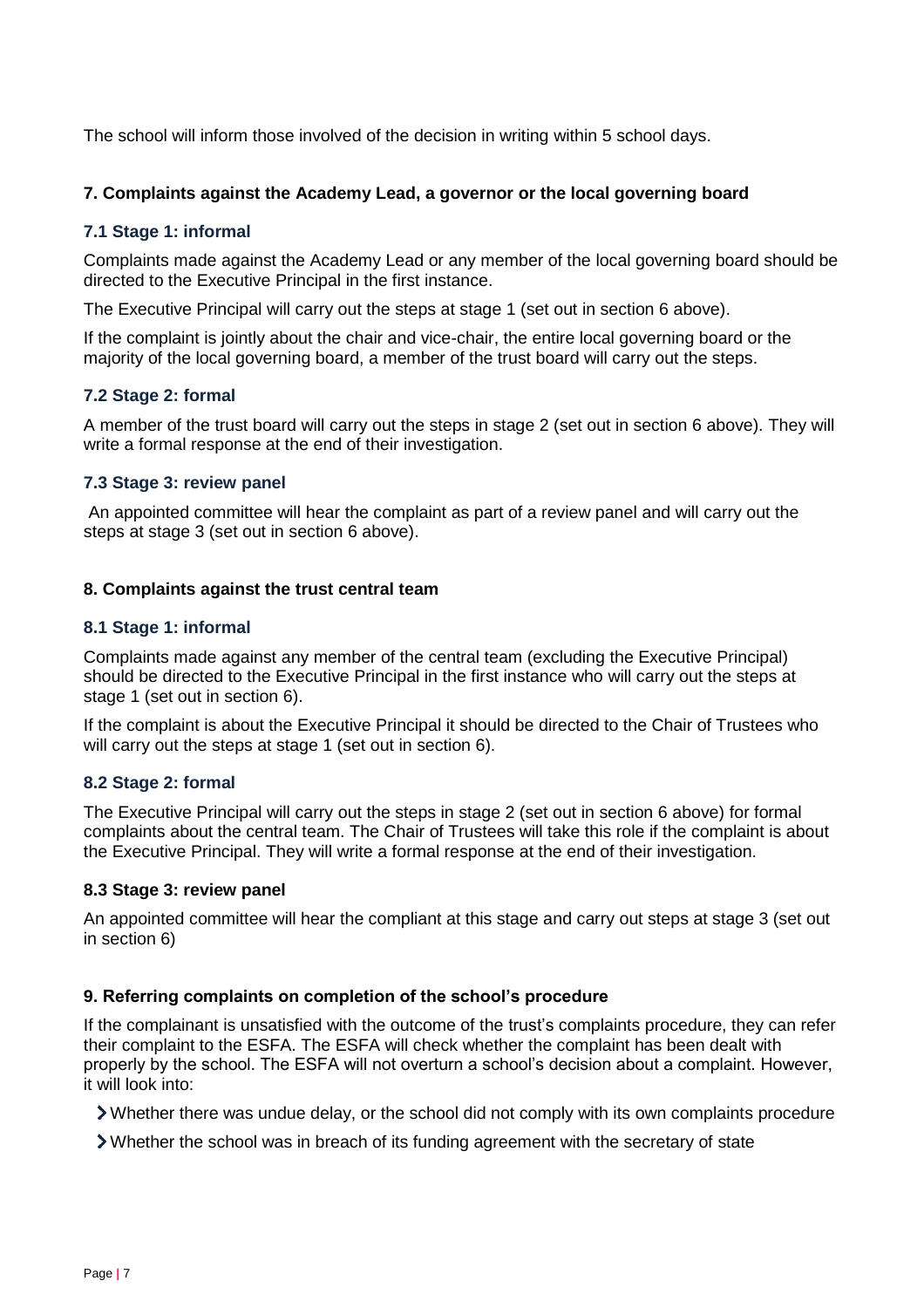Whether the school has failed to comply with any other legal obligation

If the school did not deal with the complaint properly, it will be asked to re-investigate the complaint. If the school's complaints procedure is found to not meet regulations, the school will be asked to correct its procedure accordingly.

For more information or to refer a complaint, see the following webpage:

<https://www.gov.uk/complain-about-school>

We will include this information in the outcome letter to complainants.

#### <span id="page-7-0"></span>**10. Persistent complaints**

#### **10.1 Unreasonably persistent complaints**

Most complaints raised will be valid, and therefore we will treat them seriously. However, a complaint may become unreasonable if the person:

- Has made the same complaint before, and it's already been resolved by following the trust's complaints procedure
- Makes a complaint that is obsessive, persistent, harassing, prolific, defamatory or repetitive
- Knowingly provides false information
- $\sum$  Insists on pursuing a complaint that is unfounded, or out of scope of the complaints procedure
- Pursues a valid complaint, but in an unreasonable manner e.g. refuses to articulate the complaint, refuses to co-operate with this complaints procedure, or insists that the complaint is dealt with in ways that are incompatible with this procedure and the time frames it sets out
- Changes the basis of the complaint as the investigation goes on
- Makes a complaint designed to cause disruption, annoyance or excessive demands on school time
- Seeks unrealistic outcomes, or a solution that lacks any serious purpose or value

#### **Steps we will take**

We will take every reasonable step to address the complainant's concerns, and give them a clear statement of our position and their options. We will maintain our role as an objective arbiter throughout the process, including when we meet with individuals. We will follow our complaints procedure as normal (as outlined above) wherever possible.

If the complainant continues to contact the school in a disruptive way, we may put communications strategies in place. We may:

- Sive the complainant a single point of contact via an email address
- Limit the number of times the complainant can make contact, such as a fixed number per term
- Ask the complainant to engage a third party to act on their behalf, such as [Citizens Advice](https://www.citizensadvice.org.uk/)
- > Put any other strategy in place as necessary

#### **Stopping responding**

We may stop responding to the complainant when all of these factors are met:

- We believe we have taken all reasonable steps to help address their concerns
- We have provided a clear statement of our position and their options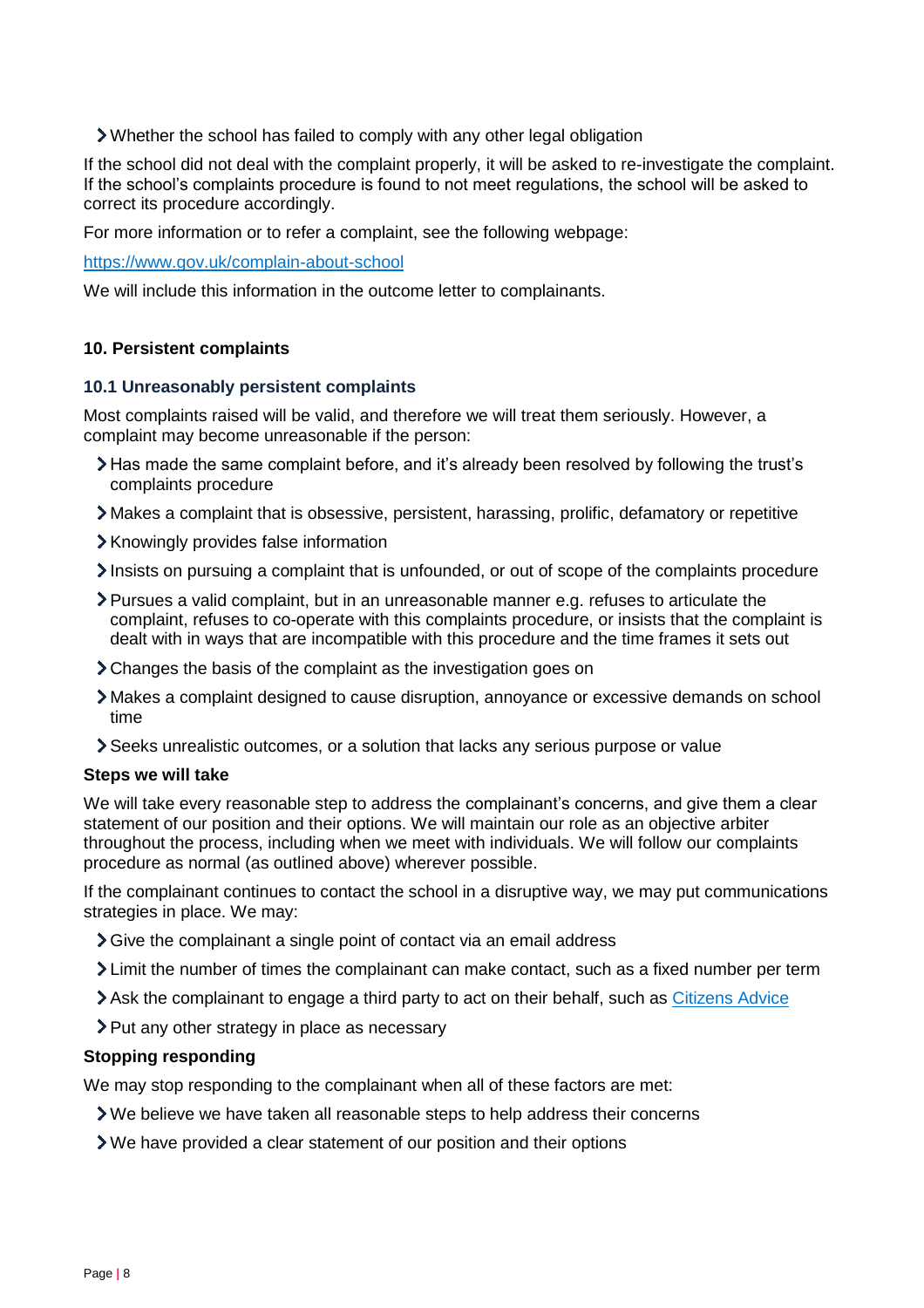The complainant contacts us repeatedly, and we believe their intention is to cause disruption or inconvenience

Where we stop responding, we will inform the individual that we intend to do so. We will also explain that we will still consider any new complaints they make.

In response to any serious incident of aggression or violence, we will immediately inform the police and communicate our actions in writing. This may include barring an individual from our school site.

## **10.2 Duplicate complaints**

If we have resolved a complaint under this procedure and receive a duplicate complaint on the same subject from a partner, family member or other individual, we will assess whether there are aspects that we hadn't previously considered, or any new information we need to take into account.

If we are satisfied that there are no new aspects, we will:

- Tell the new complainant that we have already investigated and responded to this issue, and the local process is complete
- Direct them to the DfE if they are dissatisfied with our original handling of the complaint

If there are new aspects, we will follow this procedure again.

## **10.3 Complaint campaigns**

Where the school receives a large volume of complaints about the same topic or subject, especially if these come from complainants unconnected with the school, the school may respond to these complaints by:

- Publishing a single response on the school website
- Sending a template response to all of the complainants

If complainants are not satisfied with the school's response, or wish to pursue the complaint further, the normal procedures will apply.

#### <span id="page-8-0"></span>**11. Record keeping**

Each academy within The Bolton Impact Trust will record the progress of all complaints, including information about actions taken at all stages, the stage at which the complaint was resolved, and the final outcome. The records will also include copies of letters and emails, and notes relating to meetings and phone calls.

This material will be treated as confidential and held centrally, and will be viewed only by those involved in investigating the complaint or on the review panel.

This is except where the secretary of state (or someone acting on their behalf) or the complainant requests access to records of a complaint through a freedom of information (FOI) request or through a subject access request under the terms of the Data Protection Act, or where the material must be made available during a school inspection.

Records of complaints will be kept securely, only for as long as necessary and in line with general data protection regulations (GDPR).

The details of the complaint, including the names of individuals involved, will not be shared with the whole local governing body or board of trustees in case a review panel needs to be organised at a later point.

Where the local governing body is aware of the substance of the complaint before the review panel stage, the school will (where reasonably practicable) arrange for an independent panel to hear the complaint.